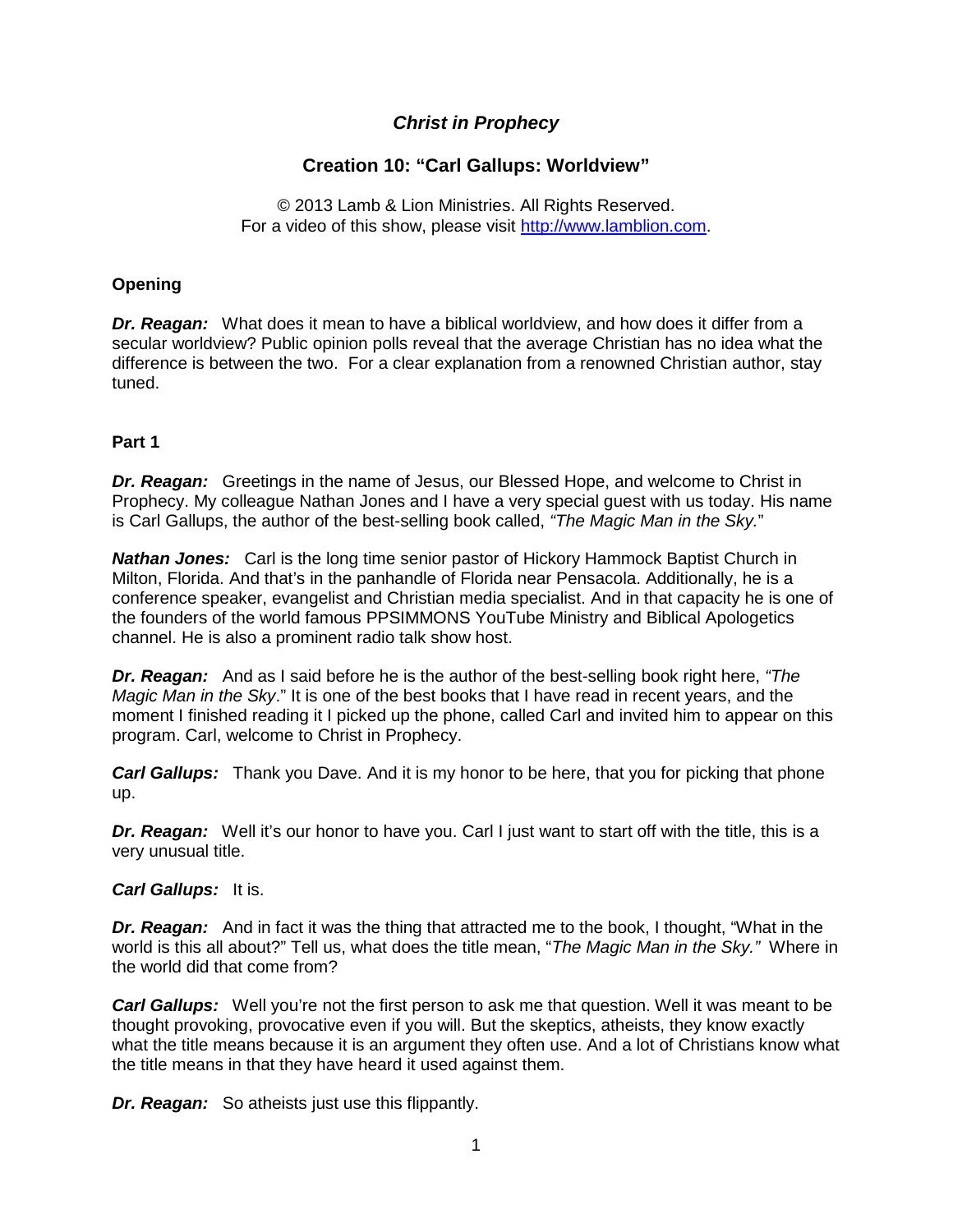*Carl Gallups:* Well they do, yes.

*Dr. Reagan:* In reference to God.

*Carl Gallups:* And it basically goes like this, the argument goes like this, "Why should I believe in some magic man in the sky like you do, when I can believe in settled scientific fact?" Or, "I would rather believe in settled scientific fact than some magic man in the sky." Well I spent a lot of time in ministry as you mentioned internet ministry and I've spent years of debating skeptics, and atheists, and agnostics. And this argument kept coming up, and coming up. Finally I said, "You know I need to address that somehow in a world reaching venue." And so the Lord puts this inspiration of this book idea on my heart and my book deals with a whole lot more than just this argument.

*Dr. Reagan:* Right.

*Carl Gallups:* But I start by dealing with this argument and then  $1...$ 

*Dr. Reagan:* You don't like that title do you?

*Carl Gallups:* I don't like the title.

*Dr. Reagan:* Well tell us why?

*Carl Gallups:* Well because, because the word magic man in the sky, the whole argument is a misnomer, it is a biblical misunderstanding. Neither the Bible nor the Christian declares that God is magic or that He uses magic.

### *Dr. Reagan:* Right.

*Carl Gallups:* Neither the Bible nor the Christian who knows the Bible in context would declare that God is merely a man. Now we know that God put on flesh through His Son Jesus Christ presented Himself as a man.

# *Dr. Reagan:* Yes.

*Carl Gallups:* God with us, we understand that concept. But God is not just a big man, a bigger form of a man floating around out there in space somewhere.

*Dr. Reagan:* Performing magic.

*Carl Gallups:* Yeah, performing magic and certainly He doesn't live in the sky. So what it does it conjures up when a skeptic uses it, or an atheist uses it, or an agnostic, they are conjuring up this image, this is the straw man argument. They are conjuring up this image of some grandfatherly looking fellow in a rocking chair with a magic wand floating around in the clouds. Well once you develop that caricature in someone's mind especially a Christian who is not expecting that attack, it can debilitate a Christian. Listen to the two straw men, "I'd rather believe in settled scientific fact," well that's an oxymoron, I don't know if there is anything settled in science, "you know than a magic man in the sky." Which is another complete misnomer. So no I don't like the title. I like the title of the book and God has used it, but the argument of it is completely unbiblical.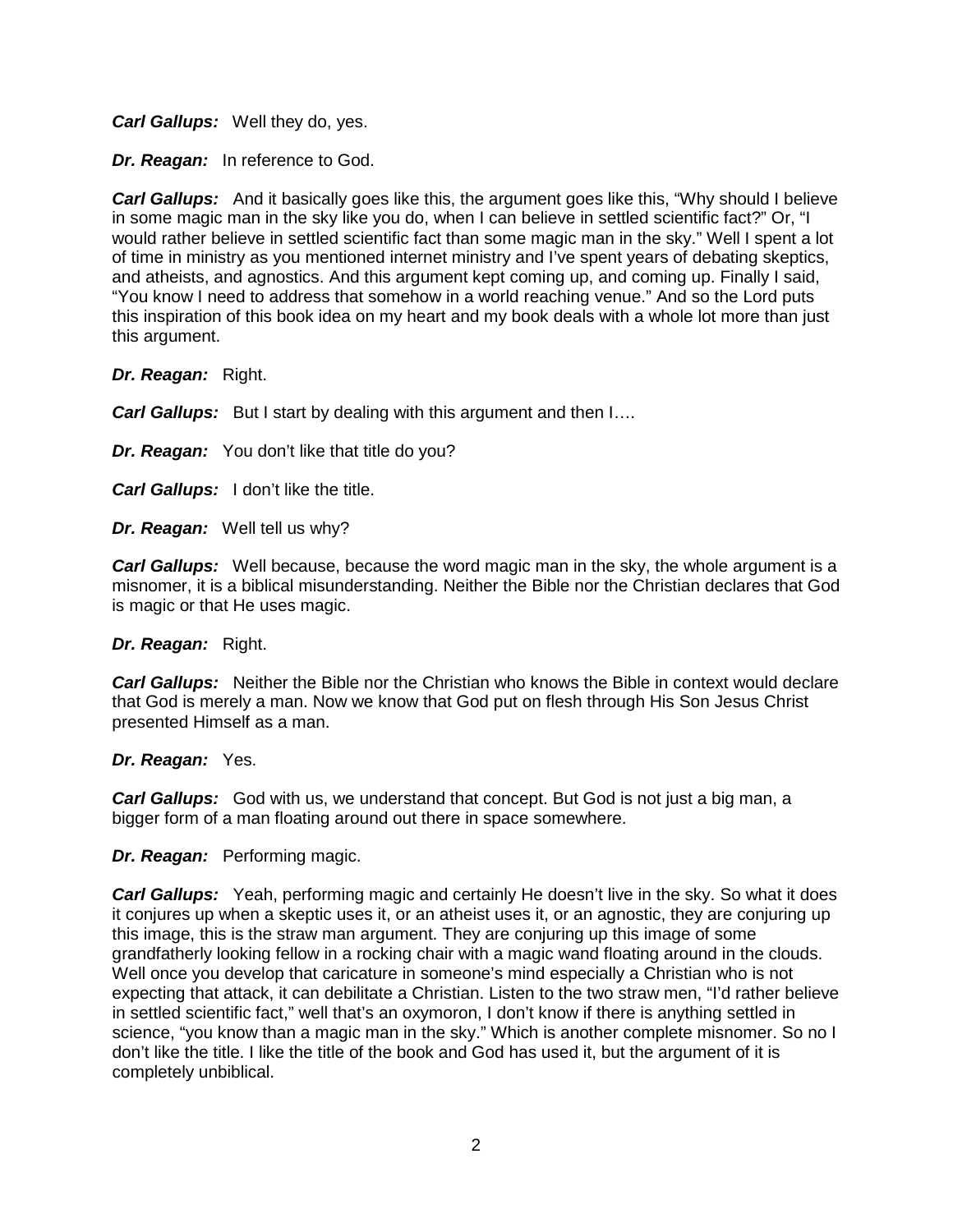*Dr. Reagan:* Well before we get into the substance of the book Nathan you wanted to.

*Nathan Jones:* Yeah I wanted to greet you to the show. Our show seems to attract former policemen gone into the ministry. And I hear you were a policeman that made me interested. Tell me a little about your background, how you got into ministry from police. And especially internet ministry interests me and I'd like to hear a little about that.

*Carl Gallups:* Ok, well I appreciate it. I started young I was Florida's first 18 year old correctional officer and that was with the Florida Department of Corrections, the state prison system. Two years later at the age of 20 I was Jefferson County Florida's first 20 year old Deputy Sheriff. Now this was back in the days when everything used to be measured as an adult from 21 and over years ago. But they had just changed the law about the time I turned 18.

*Nathan Jones:* You could arrest people, but you couldn't drink.

*Carl Gallups:* Well that's right. You could go to war, but you couldn't, yeah. So but they had changed the law and I was just turning 18 at the time and was very much fascinated by the law enforcement field and career. So anyway I applied, it's a long story, but I became Florida's first 18 year old correctional officer then Jefferson's County first 20 year old deputy sheriff sworn, patrol officer.

### *Nathan Jones:* Oh, wow.

*Carl Gallups:* And then I worked for them for several years, and I worked for Leon County which is the capital of Florida and worked for them. So I spent 10 years in law enforcement, six or seven years as a sworn officer as a criminal patrol officer, and then a few years doing some of my own criminal investigations.

*Nathan Jones:* But your heart was in ministry all that time?

*Carl Gallups:* Well not all that time in ministry. Now I was a Christian, I was saved at the age of 16 so I was a Christian during that time and I was married. But in my late 20's God really began to impress upon my heart a call to full-time ministry. Now I got to tell you, I'm a little bit ashamed of this part of my testimony. Do you know that it is entirely possible to be in love with the Lord, be doing the work of the Lord, I mean I was in church, I was teaching Sunday school and still be running from the Lord? I think of a man named Jonah, in other words I was happy in law enforcement, I was doing well I was advancing in my career. My college education was in criminal justice, I graduated from Florida State in Criminology. Everything was geared towards that, and God messed up my life, tongue-in-cheek, by interfering with my happiness and calling me into full-time ministry. The bottom line is I ran from that calling for a couple of years. I'm ashamed of that now because God has so blessed my ministry and my life. But so I finally surrendered fully to God's calling on my life and then began my journey with the Lord in full-time ministry. But I went through all of that because people always ask me, "How did you go from being a cop to a preacher?" And the story is kind of complex. I didn't just get up one day and say, "You know what I'm tired of being a cop, I think I want to be a preacher." No, no, no, I loved being in law enforcement. I did not want to be a preacher.

*Nathan Jones:* We've had Don McGee and Jeff Seif on this show and each time they were also policemen who went into ministry.

*Carl Gallups:* So they have similar testimony?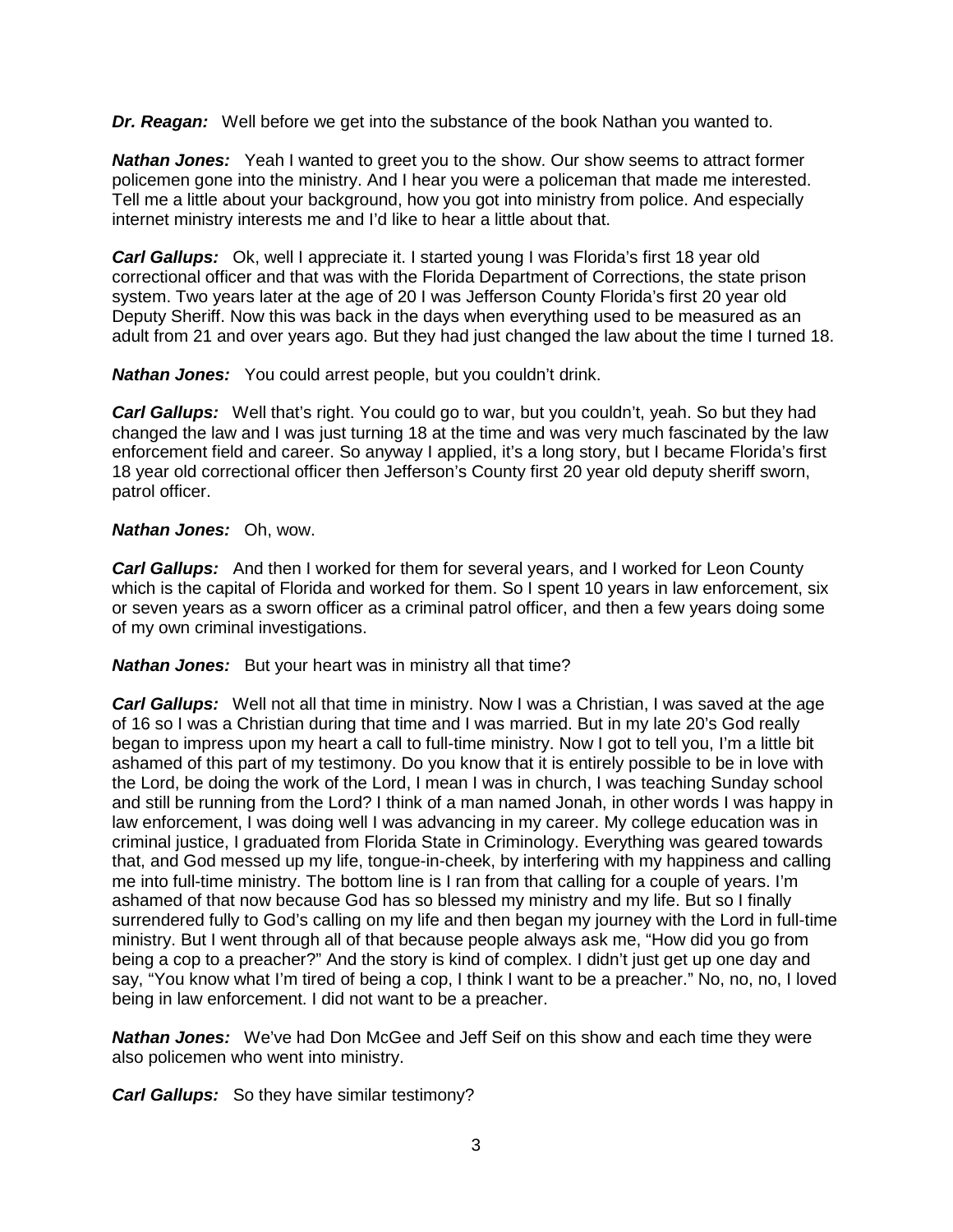*Nathan Jones:* Similar yes, ran from the Lord but they took ministry. But so now you do all internet on top of the pastoring? And radio too?

*Carl Gallups:* Well my ministry is multifaceted. First and foremost I am the Senior Pastor at Hickory Hammock Baptist Church, a Baptist church in northwest Florida, I've been there 26, 27 years now. And but out of that has grown a very large radio ministry, I broadcast several programs on a…

*Dr. Reagan:* And these programs deal with current issues right?

*Carl Gallups:* Yes, well actually…

*Dr. Reagan:* From a biblical viewpoint.

*Carl Gallups:* Yes, I've got several programs. One is strictly biblical called, "*Ask the Preacher*." But another one that I have is called, "*Freedom Friday with Carl Gallups*."

*Dr. Reagan:* So are any of those programs available on the internet?

*Carl Gallups:* Yes they are. They can all be accessed, the easiest way is to go to carlgallups.com and on the top right hand corner it says listen live, click there all the information about me and my ministry and radio programs everything at carlgallups.com.

*Dr. Reagan:* Great.

### **Part 2**

*Dr. Reagan:* Welcome back to Christ in Prophecy and our discussion with Carl Gallups the author of a fascinating book called, *"The Magic Man in the Sky*." Carl, you began your book by contrasting the secular worldview with the biblical worldview. Tell us how would define the secular worldview?

*Carl Gallups:* Well, thank you Dave that is a great question. You know worldviews are extremely important, worldview is just the way that you filter information of life. We make all of our decisions about life on our worldviews; who we are going to marry, what kind of job we are going to have, how we are going to live, etcetera. So the secular worldview is totally man centered there is no room for God, Intelligent Designer. There is no room for creation.

*Dr. Reagan:* It is all about me.

*Carl Gallups:* Yeah, it is about man. The secular worldview focuses on man, so that's the worldview of the atheist for example. It is the worldview of the agnostic, and most agnostics actually live as atheists, they call themselves agnostics. And the worldview of the one who holds to evolution proposition as the answer to life.

*Dr. Reagan:* I would say it is the worldview of the majority of people in the United States today.

*Carl Gallups:* Whether they know it or not.

*Dr. Reagan:* That's right.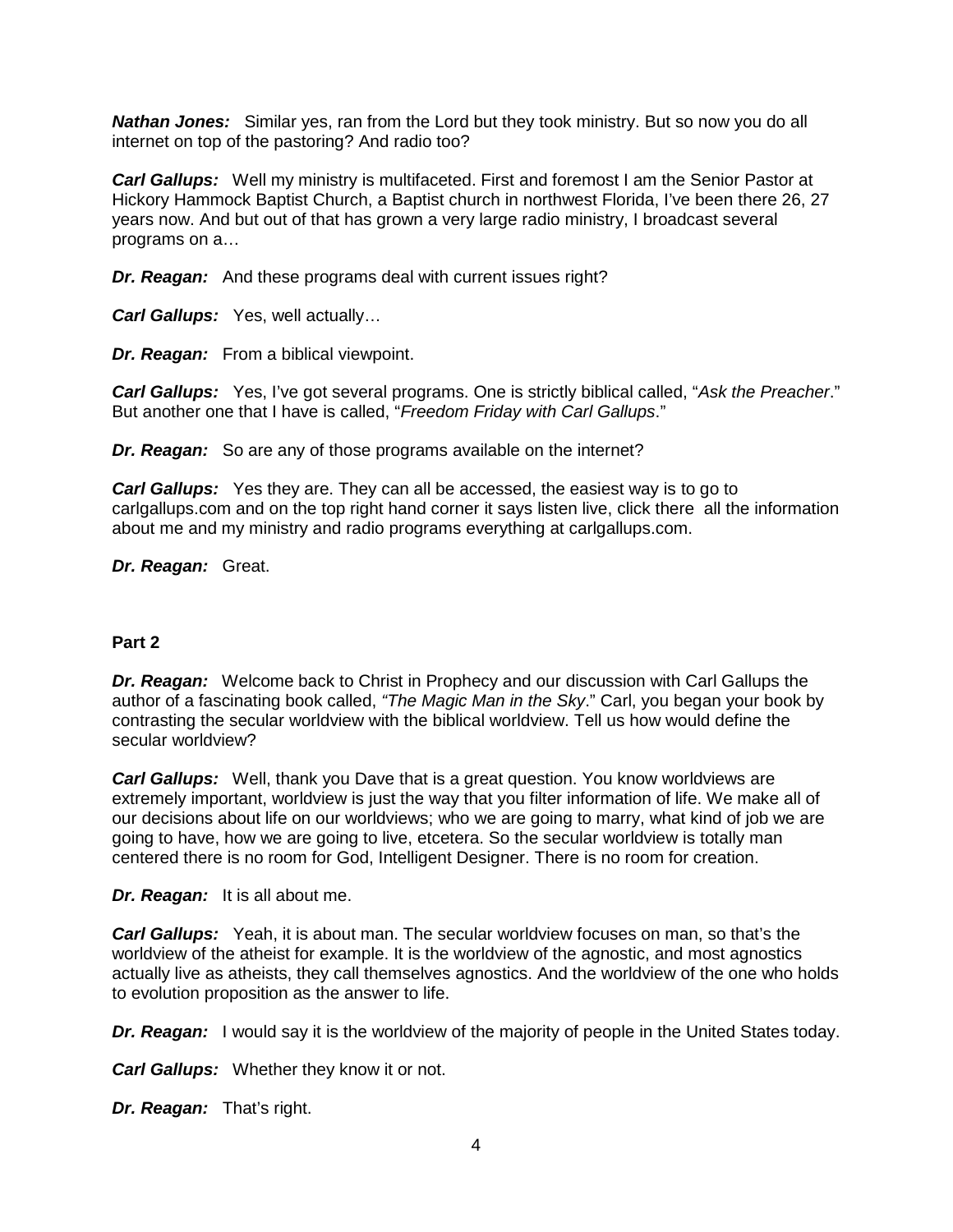*Carl Gallups:* Because some people would disagree with you, and say, "I don't have that kind of worldview." But they live as they really do have a secular worldview. I would agree with you.

*Dr. Reagan:* Go ahead Nathan.

*Nathan Jones:* Oh, since he was telling us the secular worldview and you talked about a religious worldview, then you talked about a biblical worldview. Most people think they have a biblical worldview, but they really have a secularist's worldview. Maybe you could help people see if they have the biblical worldview by telling us what one is.

*Carl Gallups:* Well thank you. Well you know I was sharing with Dave earlier, I've been in the ministry a long time and the best illustration of this, I've told folks, "You know I have been in the ministry a long time I've done many, many funerals, scores and scores of funerals." And I say this a little tongue-in-cheek but it illustrates this I say, "You know in all my years in ministry I've never done the funeral of a lost person." And people look at me and they say, "What?" And I say what I mean is this, "I can preach from the pulpit that the Bible is the Word of God, and Jesus is Lord, there is only one way of salvation. Salvation is by God's grace." By the way that's the biblical worldview; that the Bible is the inerrant, infallible, final Word of God. Jesus is Lord and Savior, He is God with us, He is the only way to salvation. And Salvation is by God's grace alone. So I preach that and amen, amen, amen and then but somebody dies, a loved one, a relative, or a friend, and they'll say something from time to time somebody will say something like, "Pastor you know this guy didn't believe in all that Jesus stuff. And he very seldom came to church, but I know he is a good person so I know he's in Heaven." And so that's what I mean by…

*Dr. Reagan:* Preached the funeral…

*Carl Gallups:* I've never had anybody come to me and say, "You know what he was lost preacher." You know.

*Nathan Jones:* That is funny and sad at the same time.

**Carl Gallups:** Well it is, it is and that's the illustration that I use to show the difference of people who say they have a biblical worldview, but then when life really you know comes down to the bottom line they think a secular worldview. And of course that secular worldview that I just described, you know is the heresy of universalism, all dogs eventually go to Heaven, regardless. Amen, Jesus is the way, Jesus is the way. But now for my friend, just because he was a good person, so.

**Nathan Jones:** And that is the religious worldview the third view in your book?

*Carl Gallups:* Well the third view I try to make the distinction between a distinctly contextual, biblical worldview as just opposed to all of this other religiosity in the world, because there are many religious views of life.

*Nathan Jones:* Man's search for God.

*Carl Gallups:* Yeah, yeah. Well Satan is a religious being; I mean let's just deal with it, so he is the inventor of religions.

*Dr. Reagan:* Yes.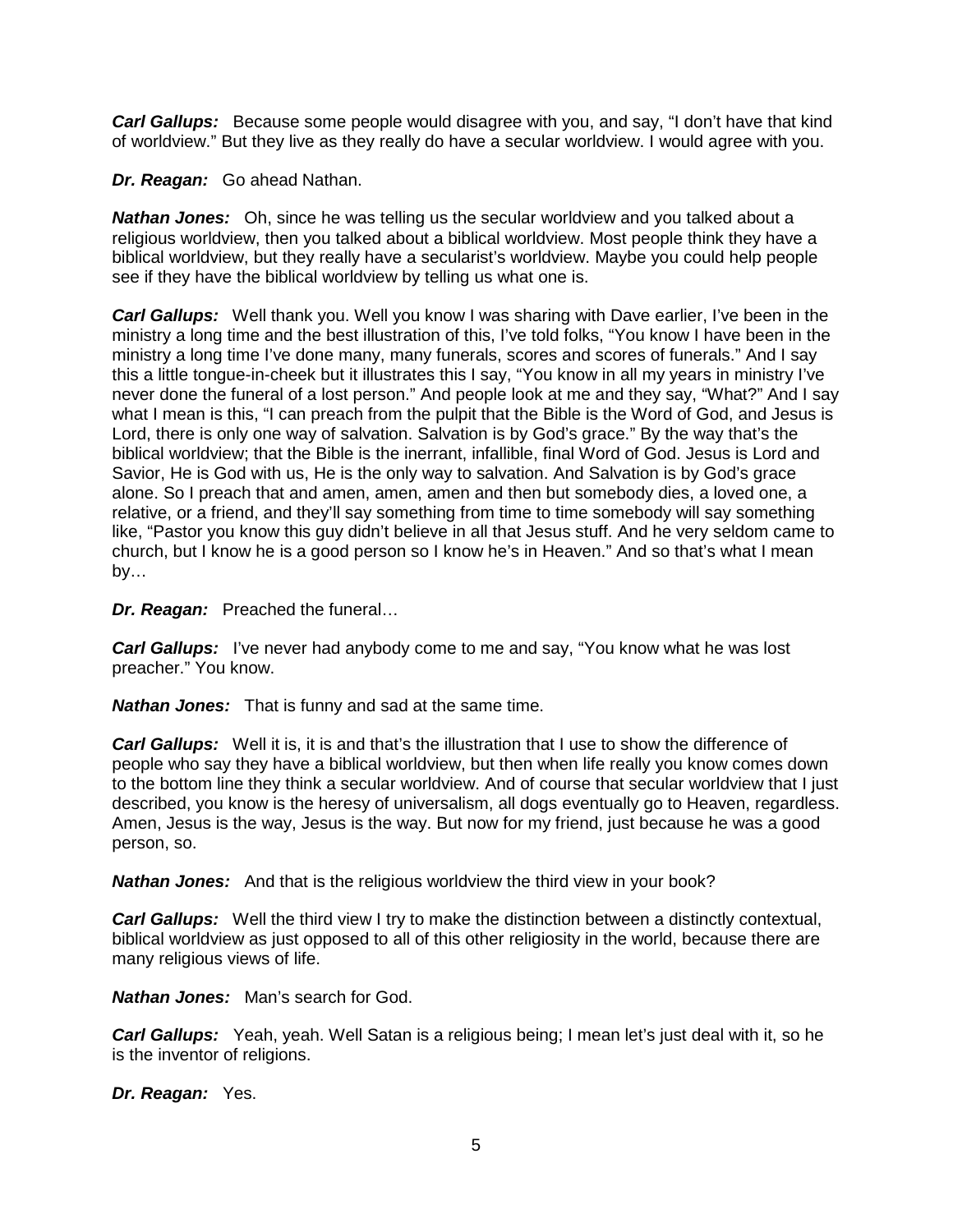*Carl Gallups:* But yet there is a relationship with our Creator, a relationship that comes through a born again experience in our relationship with Jesus Christ. But everything else because for example there are people who would say, "I'm not a secularist. I believe there is God or gods. I believe there is a Creator, I believe there is an intelligence." And then they get off into all this esoterical spiritual stuff. That's the religious worldview, and billions of people live by a religious worldview.

*Dr. Reagan:* What's so disturbing to me is that we have organizations in America today that specialize in taking religious polls. And these polls are showing that people who claim to be evangelicals will answer 51% or 52% saying there are different roads to God.

### *Carl Gallups:* Yes.

**Dr. Reagan:** Jesus sinned, and things like that. It's like they know nothing about the Bible and they do not have a biblical worldview.

*Carl Gallups:* That's right. No, you nailed it Dave.

*Dr. Reagan:* What's the problem here?

*Carl Gallups:* Well the biggest problem is just our sin nature and a refusal to deal with the truth, the true revelation of God's Word. Some of the problem comes from pulpits and the watered down preaching of the Word.

**Dr. Reagan:** I was going to say there's a famine of the Word today.

### *Carl Gallups:* Right.

*Dr. Reagan:* And people are not being taught the Word, they are not taught the fundamentals of the faith.

*Carl Gallups:* Right, and then some of the problem comes from dynamic contextual biblical preaching from the pulpit, but people sitting in the pew who are just not processing it then and don't want to deal with it. And they'll pick and choose what they want to believe and hear. It's human nature. It's just something that we deal with.

*Dr. Reagan:* There is a fella who takes a poll of entering freshmen every year at Wheaton College which is one of the foremost evangelical colleges in America. And all of these people coming there are coming from families where they have grown up in church.

# *Carl Gallups:* Right.

*Dr. Reagan:* And every year this poll has shown less and less knowledge of the Bible. And they're not difficult questions, it is like name one of the four Gospels. Name two of the Apostles. You know and they can't do it. And you wonder what are they doing in youth programs? Weenie roasts? Hayrides? Watching movies, eating pizza?

*Carl Gallups:* Yes, yes, yes and yes.

*Nathan Jones:* Not at his church.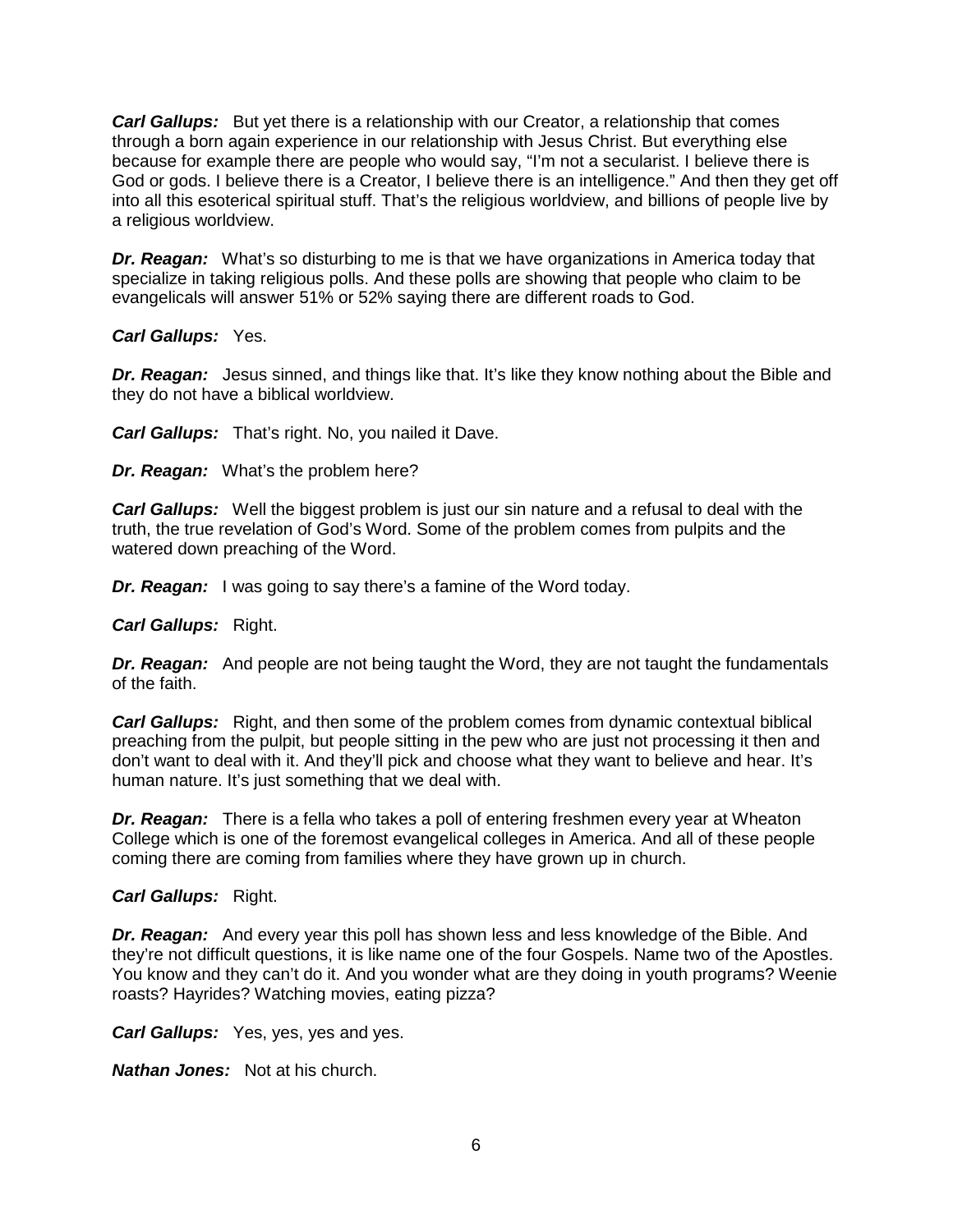*Carl Gallups:* No, no, no. Well I've just dealt with this recently and I don't want to be too detailed here, but just been very disappointed recently in dealing with a group of people putting together this big out reach of youth ministry and listening to them talk about their Bible studies they are going to have with the youth. And we've had to stop and correct them and say, "That's not a Bible study. That's not a study of God's Word." But people as you just nailed it so perfectly a minute ago, they have gotten off base, off track. The Word of God there is a famine for truth and knowledge and so, yes you are right there are people who say, "Oh, I come from a biblical worldview." Ok, what does that mean? And then they can't tell you. And or they live as though they believe a secular worldview.

### **Part 3**

*Nathan Jones:* Welcome back to Christ in Prophecy and our discussion with Carl Gallups the author of a very insightful book called, "*The Magic Man in the Sky*." And Carl I had a question for you: something in your book that was so deep and it talked about two realities, a physical and spiritual reality existing side-by-side but one not seeing the other. And atheist always say, "Well there can't be a spiritual realm because we would know it, we'd see it." But how do you refute that.

*Carl Gallups:* Yeah, thank you. Well no that is a very, Nathan, thank you that is a very important concept and principle for folks to grasp. Simply because you can't see something, feel something, measure something or subjectively measure it does not necessarily mean that it doesn't exist. Now it does mean that we should examine it to the depth of any reasonable means possible. But, so the atheists would often make the argument like you just said, "Well because we can't see it, touch it, measure it, feel it, you can't talk to God stand on a hill, "Strike me dead if you're there," yet nothing happens, so therefore God doesn't exist. And the illustration that I use in my book, one of the illustrations is what I call the fish pond story.

### *Nathan Jones:* Great story.

*Carl Gallups:* Under the surface of a fish pond that is located in the middle of a 5,000 acre ranch, say right in the middle. Say the fish pond is 10 acres. Under the surface of that is an entire universe of reality. Everything that lives under the surface of that pond that is their reality, they are bound to that watery existence. Beyond the surface of that pond is what you and I know is a universe of reality, not only the world that we live in but the solar system, and the universe beyond. So the fish living in that pond have no concept, they have not a clue of the magnificence of what lies beyond just the surface of that water. And they have no concept of your life and the intricacies of your life, human life, much less the other seven billion people that live on the planet. They've never seen a city or a skyscraper or an airplane, or a train.

*Dr. Reagan:* They might see a shadow once in a while.

*Carl Gallups:* Well and I was getting to that point.

### *Dr. Reagan:* Yeah.

*Carl Gallups:* That every now and then they might see a shadowy existence of something that comes to the edge of the pond. Of course the Scripture talks about how we see through a glass dimly.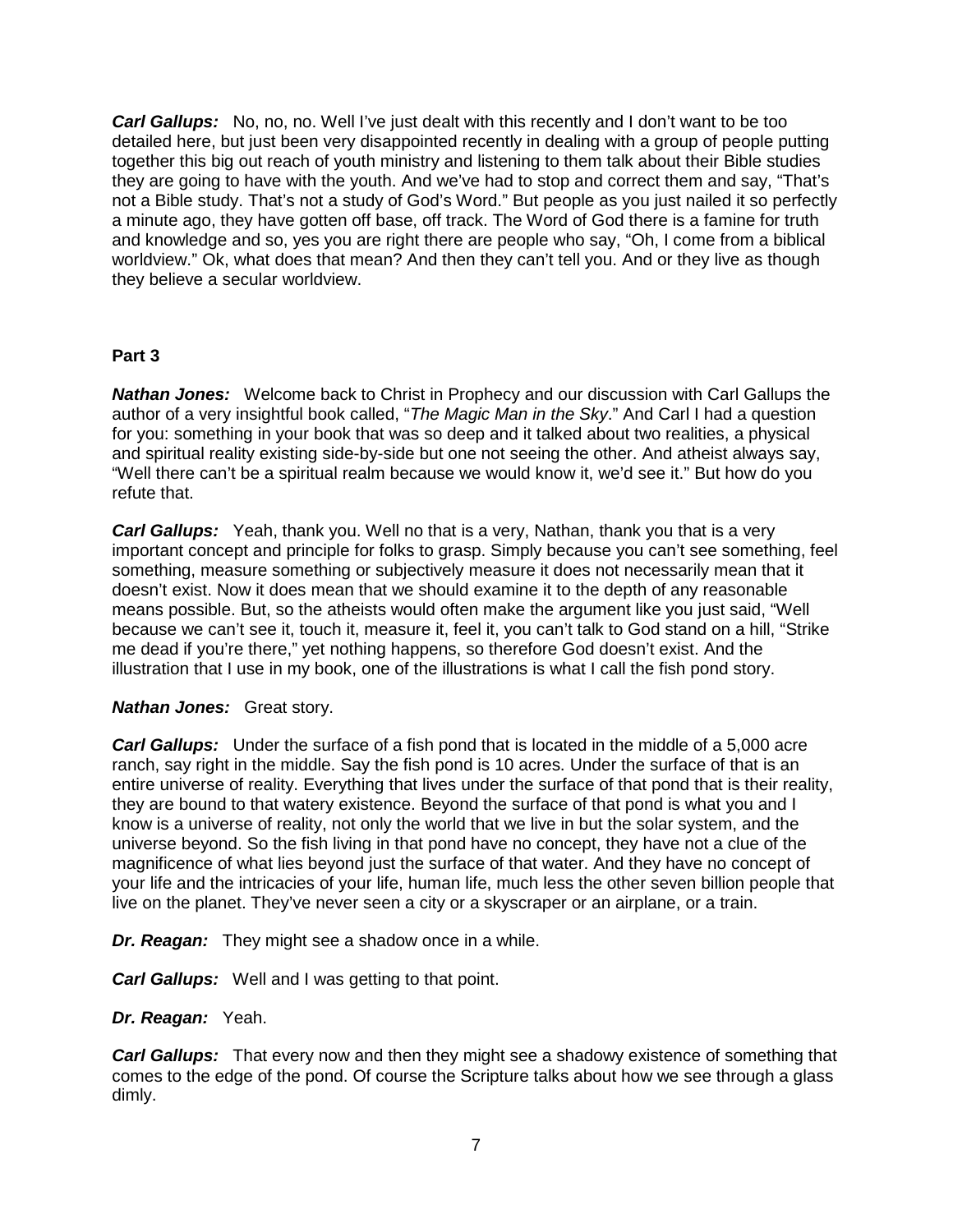### *Dr. Reagan:* Glass darkly.

*Carl Gallups:* Yes, yes, yes. So we get glimpses of glory if you will. God gives us glimpses of glory. But until we come out of our fish pond enter into the realm of what's really real, see, we don't have a clue what it's like to truly be in the presence of God. Anymore then a fish has a clue what. See if a fish could somehow become a man and step outside the pond and look around and say, "Oh my gosh I had no idea." And but here's the answer, it existed all along, all around you, in physical reality, flesh and blood reality. See a fish is flesh and blood. Now it's a different kind of flesh, but its flesh and blood, it's physical. We're physical we're flesh and blood. But two physical realities exist side-by-side, one is totally unaware of the other. In fact not only are they unaware but they cannot enter into our reality and exist in it. And I believe that's an illustration of the deep spiritual truth that Jesus was trying to reveal to us. Look when you pass from this existence you're not just some little fluff of spirit floating on a cloud playing a harp forever. You enter into a physical reality, I am going to use the word physical, but it is glorified like when Jesus came out of the tomb, He was physical, but He was glorified. When you enter into reality, in fact it is the ultimate reality, the presence of God we are just in a fish pond, we're surrounded by our limitations, we are surrounded by the surface, we are in a watery existence and we don't even know it. But when we leave this existence we are like a fish that becomes a man and we look and there is this endless array and vastness of the universe that God says, "This is mine. Now it's yours because of your faith in my Son Jesus Christ." And we enter from one reality to another reality. If you will one dimension of reality to another dimension of reality. In the same way the fish pond exists in that dimension and its real, and all around it is another dimension and it's real, but it is the ultimate reality.

*Dr. Reagan:* I love your fish pond story.

*Carl Gallups:* Thank you, I appreciate it.

*Dr. Reagan:* The moment I read it I thought, "Well you know equivalent to that is the fact that we as Christians know that there is a reality around us that cannot normally be perceived with the senses, it's the reality of the supernatural.

*Carl Gallups:* Absolutely.

*Dr. Reagan:* Of demons, of angels, of God intervening in history.

*Carl Gallups:* Absolutely.

*Dr. Reagan:* And you can't normally perceive that, but in the Bible we are told from time to time even angels can take on a bodily form and you may entertain angels unaware. But then I got to thinking further and I thought, "Can I think of a situation where human beings have lived together with another reality and not know it?" And it suddenly occurred to me the germ theory of disease was not even discovered until the mid-1800's.

### *Carl Gallups:* Perfect example.

*Dr. Reagan:* There was a whole micro-biological world that has always existed around us, and in us that we know nothing about.

*Carl Gallups:* Perfect example, yeah. The whole field of quantum science, quantum mechanics.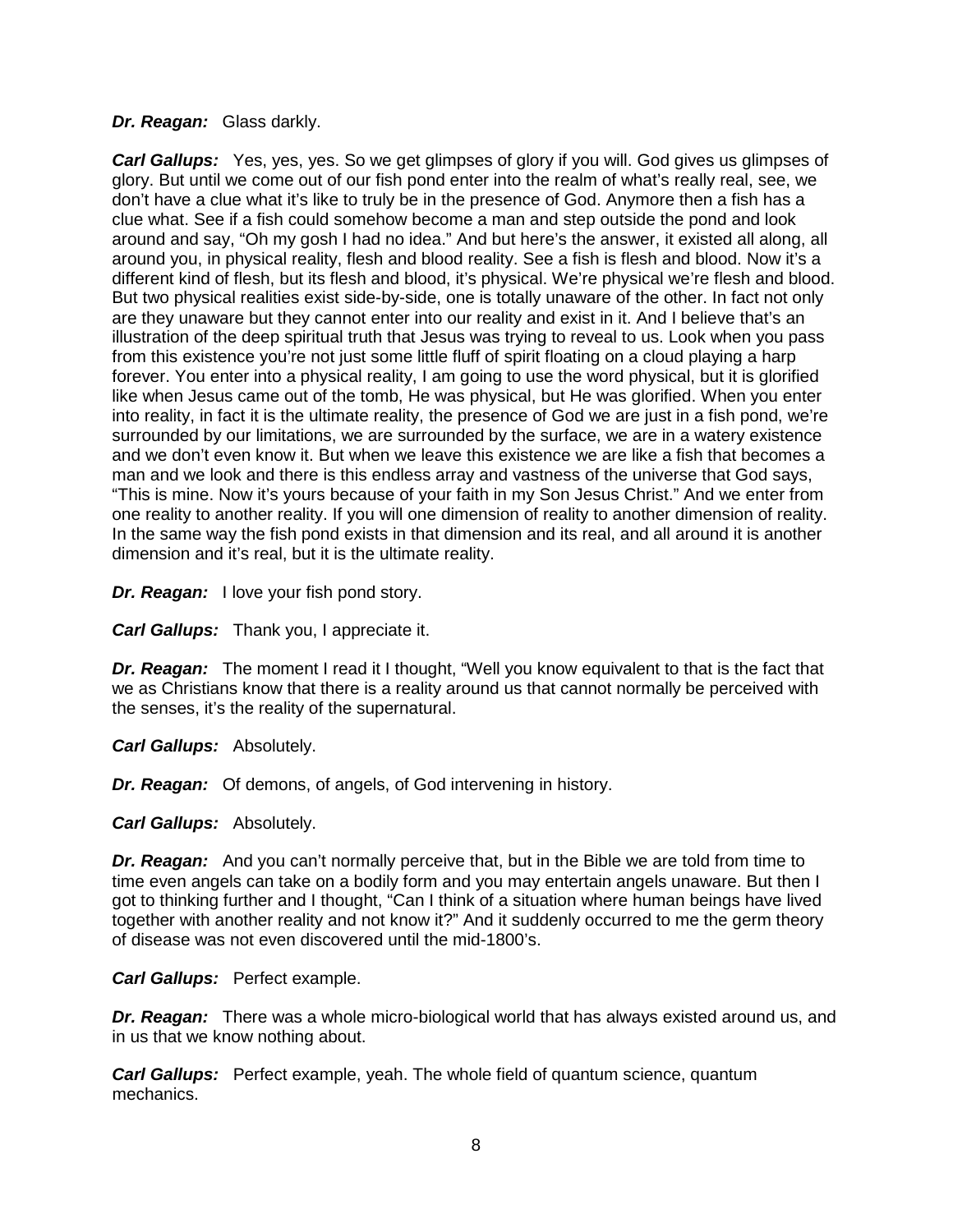*Nathan Jones:* Atoms, and yeah.

*Dr. Reagan:* Oh, boy.

*Carl Gallups:* Oh, yeah that is fascinating.

*Dr. Reagan:* Now you're getting into the Twilight Zone.

*Carl Gallups:* Yeah, I have a little bit about that in my book too because it so illustrates, you just nailed it. There are realities that exist all around us that we can't see, you know. No one has ever seen a quantum particle with their eye. We see the effects, we can measure it through various electronic means. But it's there, we know it's there for example. But another example back to the fish pond story, a man can put on a scuba suit and enter into their world. And a fish can say, "You know, ok, now I know what a man is." But really they don't, they really don't. They've seen a man in a way that could exist in their realm but they really still know nothing about humanity. And in the same way God put on flesh, God with us in the person of Jesus Christ we saw God in the flesh, but we still have no concept of the total reality of who God is. And the Word of God says but when we're with Him we will know Him as He is, when we see Him face to face. Does that make sense?

### *Dr. Reagan:* Amen.

*Carl Gallups:* In other words God put on the scuba diving suit, came into our world so we could get a feel for Him. But His ultimate glory we have yet to see, until we are out of the fish pond and with Him.

*Dr. Reagan:* Well on page 207 of your book you even talk about that science has to admit that it has proved that there are realities that can exist side-by-side and be unaware of each other.

*Carl Gallups:* That's right.

*Dr. Reagan:* Even science has to admit it.

**Carl Gallups:** Even science has to admit that, yeah. And I was thinking specifically again of the microbial world and then the world of quantum mechanics, and quantum theory. You know we benefit from our understanding of quantum mechanics everything from lasers to MRI technology to nuclear technology, but there is so much about it we don't know, and so much about it we can't see and haven't seen and still theorize about. But even science has to admit that there is a world of reality that is beyond our comprehension of explanation and beyond our ability to see yet it exists and we know it exists.

*Dr. Reagan:* Have you had a personal opportunity to share some of these arguments with atheists of agnostics and see how they respond?

*Carl Gallups:* For years before I wrote the book, that is why I finally wrote the book.

*Dr. Reagan:* How do they normally respond?

*Carl Gallups:* Yeah, well you know when they're honest and when we have decent conversations its pretty mind blowing to them. In fact we have led many to the Lord, to a saving relationship with the Lord. And that is one of the exciting things about internet technology and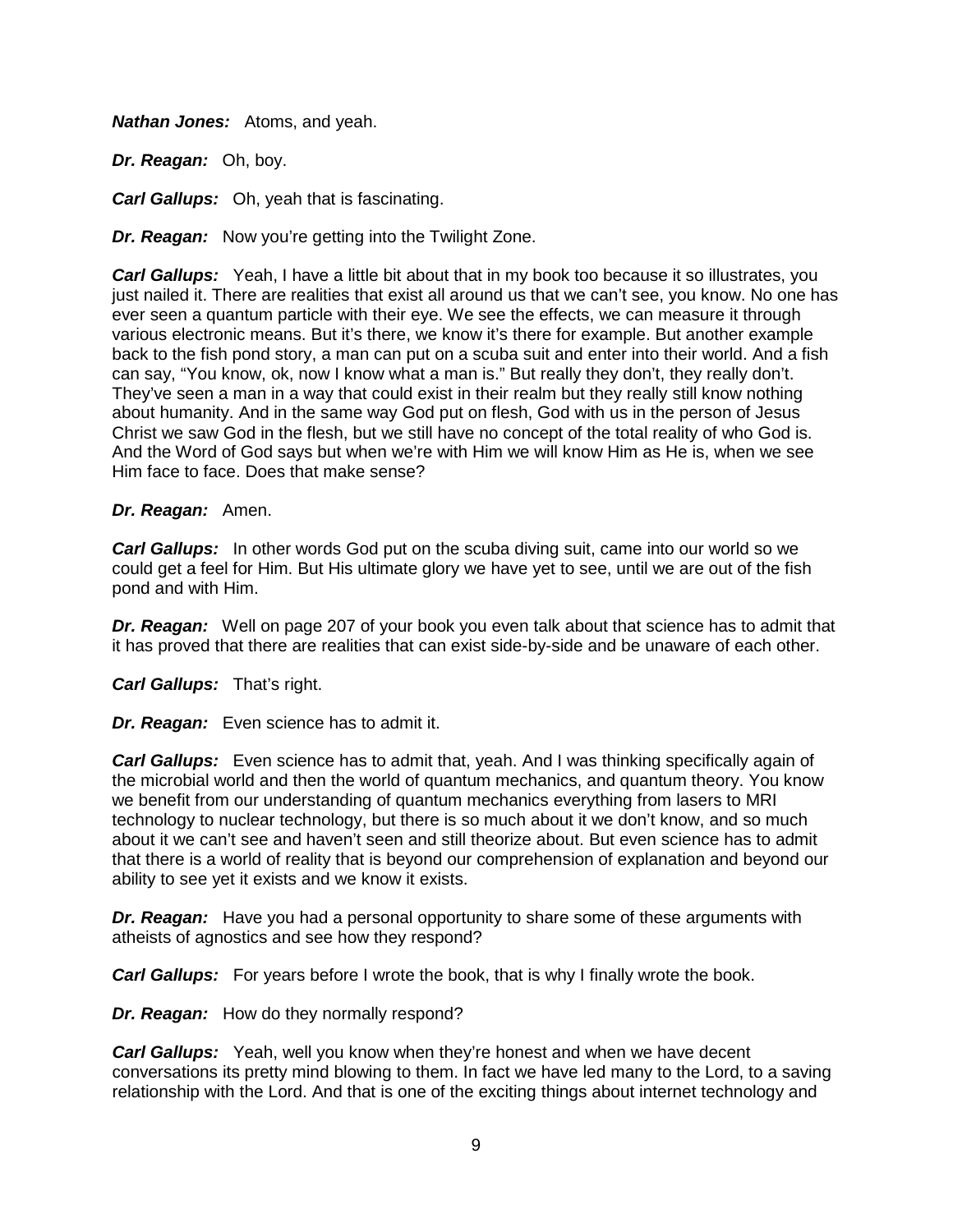internet ministry now is that you can reach out to the world. And you can ministry to people in a way that's a little less intimidating, a little less threatening because you can do it by e-mail, you can do it in blogs, and those kinds of things. And every week people come out of atheism, they come out of this evolutionistic philosophy of life and come to Jesus Christ.

*Dr. Reagan:* In fact you have some testimonies don't you about the impact of the book upon Atheists and Agnostics and people just totally confused and don't know what they believe?

*Carl Gallups:* Yes, yes they are really beginning to pour in this antidotal understandings of how God is using the book and I'm overwhelmed. I just give Him all the praise in full.

*Dr. Reagan:* Well the book is written in such a way that it is easy to understand.

*Carl Gallups:* Well thank you.

*Dr. Reagan:* Wouldn't you say so Nathan, it just flows and it's easy to understand?

*Nathan Jones:* Yeah it flowed very well.

*Carl Gallups:* Thank you.

*Dr. Reagan:* You don't have to be a physicist or a scientist or whatever. And the arguments are so logical that's the point, that you can't think of a way to refute them.

*Nathan Jones:* And you start with a story too in the beginning of a Christian and a non-Christian and how the non-Christian blows the Christian out of the water. To me that connected me to the book right there because I recognized all those arguments. And then you answer all those arguments so it is like a self-help tool for any Christian who wants to share their faith.

**Carl Gallups:** Thank you, I appreciate it. You know I wrote the book and the first chapter I didn't have in it between Christopher and Crowley, I didn't have that in there.

*Dr. Reagan:* This conversation there.

*Carl Gallups:* No, so everything after that I had and then it just was from God, it was just this inspiration. Why don't I start the book with a fictitious conversation between a Christian and an atheist and let the atheist dump all of his arguments and destroy the Christian. So the first chapter that's what happens.

*Dr. Reagan:* I know.

*Nathan Jones:* Yeah.

*Dr. Reagan:* I thought, man I don't like this, I have to keep going.

**Carl Gallups:** Well and it's meant to draw you in because if you're a Christian you're thinking, "How does the author get out of this?" And if you're an atheist your thinking, "I like this book." You know and then their thinking, "I wonder what kind of argument, I mean he's made all of my arguments. I wonder how he deals with this." So it served its purpose and God has blessed it. I think it was an inspiration, I think it was inspired by God to put that first chapter there.

*Dr. Reagan:* Now you're writing a book right now aren't you?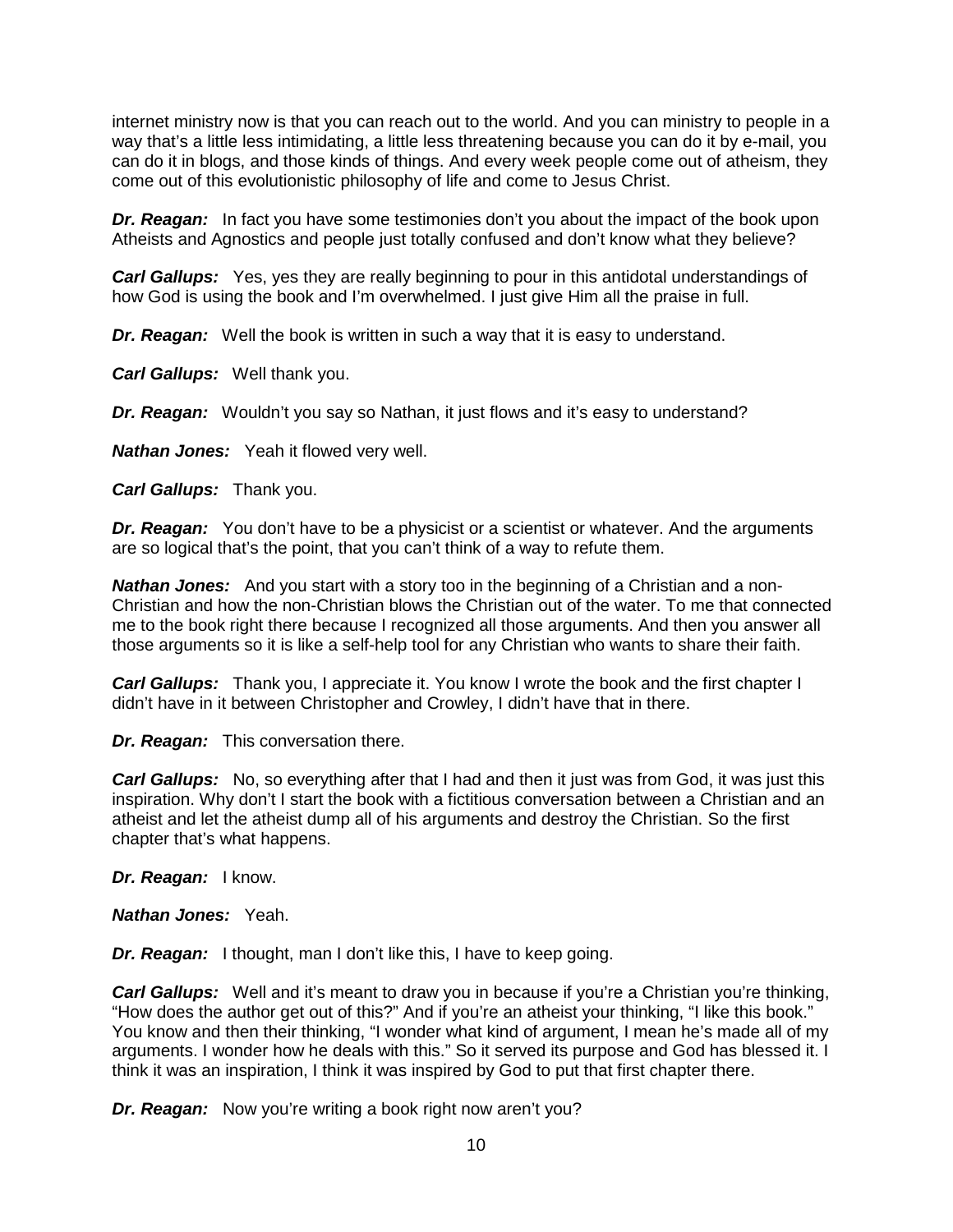*Carl Gallups:* I am.

*Dr. Reagan:* And what is it titled?

*Carl Gallups:* I am not allowed to give the title out yet.

*Dr. Reagan:* That's fine.

*Carl Gallups:* But I can tell you that it is a juxtaposition of; the theme of it is biblical truths versus political agendas and cultural myths.

#### *Dr. Reagan:* Oh.

*Carl Gallups:* In other words you just take topics of the world today, you know homosexual marriage, abortion. Evolution is it settled science? Gun control, I mean all of these things that impact our lives and decisions we make. And legislatures are making laws, world government are dealing with all of these things. And I take every one of those and I compare it to God's Word. What does God's Word really say? What would Jesus say? What would Jesus do? What's the truth? Is there an agenda here? How do these things tie together? What's the spiritual agenda? So I tie all of this together and it's going to be my next book.

*Dr. Reagan:* What about the issue…

*Carl Gallups:* By the way Christopher and Crowley are going to show back up in this book.

*Nathan Jones:* Are they? Oh, good.

*Carl Gallups:* Yeah, they are going to show up again.

*Dr. Reagan:* You know the issue of truth, you know the world today says there is no such thing as absolute truth which in itself is an absolute statement.

*Carl Gallups:* It is, are you absolutely certain? Yeah, well that's a classic argument when somebody says to me, "I don't believe in absolute truth." I say, "Really are you absolutely certain?" And then you got them.

*Dr. Reagan:* But there is a real rejection of that today.

*Carl Gallups:* Well there has to be if you're going to come from a secular worldview.

*Dr. Reagan:* Yes, every things relative you know. You have your truth. I have my truth.

*Carl Gallups:* That's right, that's right. There is no eternal consequences. There's no accountability.

*Dr. Reagan:* And we must be tolerant toward each other.

*Carl Gallups:* Oh, yes except they can't be tolerant of us with a biblical faith.

*Dr. Reagan:* Other than a Christian worldview.